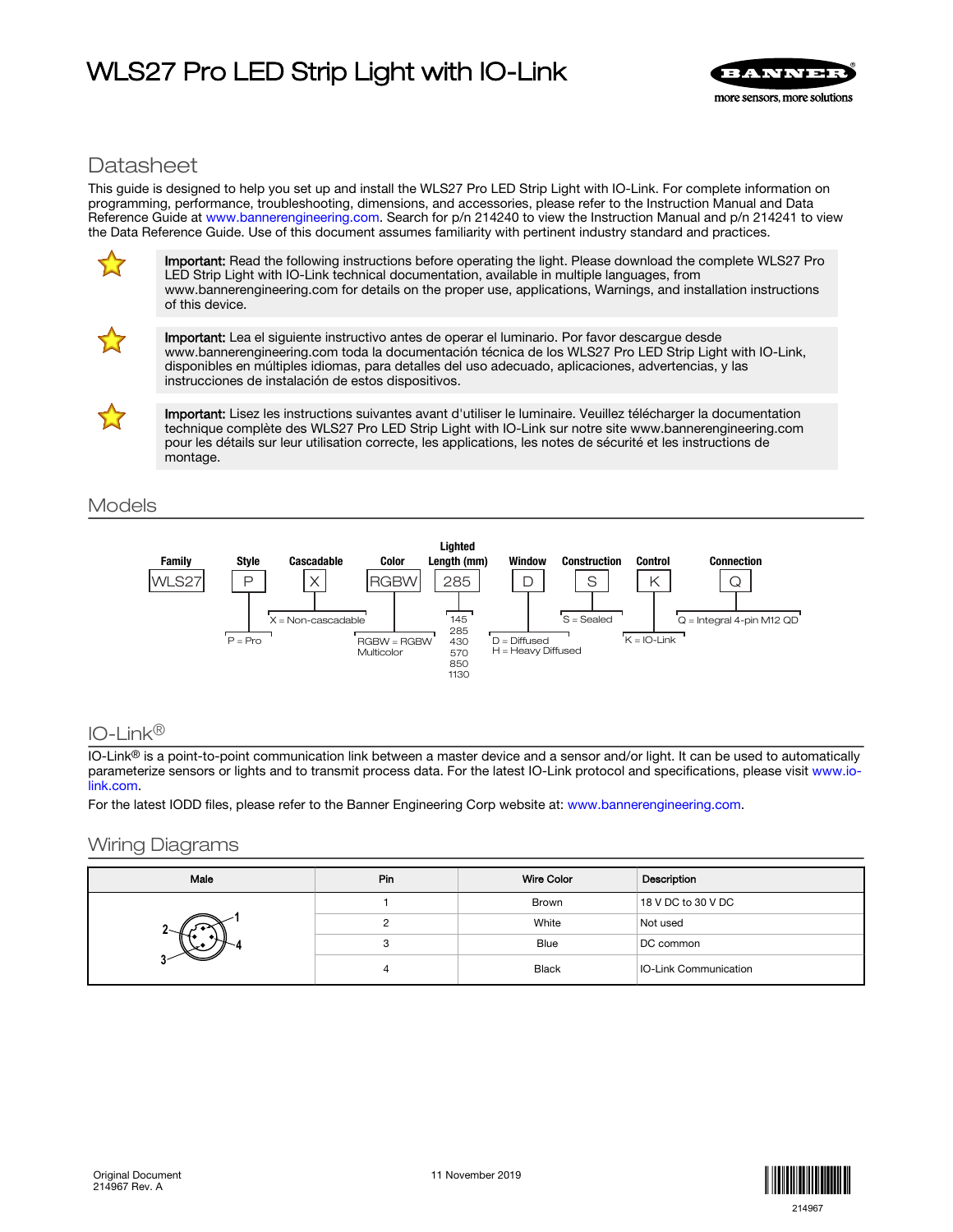## **Specifications**

### Supply Voltage

### 18 V DC to 30 V DC

Use only with suitable Class 2 power supply (UL) or a SELV power supply (CE)

| <b>Light Length</b> | <b>Typical Current</b> | Maximum<br>Current |         |       |
|---------------------|------------------------|--------------------|---------|-------|
|                     | 18 V DC                | <b>24 V DC</b>     | 30 V DC | А     |
| 145 mm              | 0.240                  | 0.180              | 0.150   | 0.275 |
| 285 mm              | 0.480                  | 0.360              | 0.300   | 0.550 |
| 430 mm              | 0.720                  | 0.540              | 0.450   | 0.825 |
| 570 mm              | 0.960                  | 0.720              | 0.600   | 1.100 |
| 850 mm              | 1.440                  | 1.080              | 0.900   | 1.650 |
| 1130 mm             | 1.920                  | 1.440              | 1.200   | 2.200 |

#### Supply Protection Circuitry

Protected against reverse polarity and transient voltages

Œ

**Note:** Do not spray cable with high-pressure<br>sprayer, or cable damage will result.

#### Mounting

Bracket LMBWLS27EC included (2 for lights up to 570 mm or 3 for lights 850 mm and longer)

#### Construction

Clear anodized aluminum inner housing and FDA-grade copolyester outer housing

#### Connections

Integral 4-pin M12/Euro-style male quick disconnect

#### Environmental Rating

Rated IEC IP66, IEC IP67, and IP69K per DIN 40050-9

Vibration and Mechanical Shock Vibration: 10 Hz to 55 Hz, 1.0 mm peak-to-peak amplitude per IEC

60068-2-6 Shock: 15G 11 ms duration, half sine wave per IEC 60068-2-27

### Operating Temperature

–40 °C to +50 °C (–40 °F to +122 °F) Storage Temperature: -40 °C to +70 °C (-40 °F to +158 °F)

#### Certifications



 $D/$ 

### **Dimensions**

#### Quick Disconnect Models



| <b>Models</b> | 11                          | L <sub>2</sub>      | L3                  |
|---------------|-----------------------------|---------------------|---------------------|
| WLS27145      | 145 mm (5.7 in)             | 189 mm (7.4 in)     | 208.5 mm (8.2 in)   |
| WLS27285      | 286 mm (11.3 in)            | 330 mm (13 in)      | 349.5 mm (13.8 in)  |
| WLS27430      | 427 mm (16.8 in)            | 471 mm (18.5 in)    | 490.5 mm (13.3 in)  |
| WLS27570      | 569 mm (22.4 in)            | 612 mm (24.1 in)    | 631.5 mm (24.9 in)  |
| WLS27.850     | 849 mm (33.4 in)            | 893 mm (35.2 in)    | 912.5 mm (35.9 in)  |
| WLS271130     | 1120 mm $(44.1 \text{ in})$ | 1164 mm $(45.8)$ in | 1183.5 mm (46.4 in) |

## Banner Engineering Corp. Limited Warranty

Banner Engineering Corp. warrants its products to be free from defects in material and workmanship for one year following the date of shipment. Banner Engineering Corp. will repair or replace, free of charge, any product of its manufacture which, at the time it is returned to the factory, is found to have been defective during the warranty period. This warranty does not cover damage or liability for misuse, abuse, or the improper application or installation of the Banner product.

THIS LIMITED WARRANTY IS EXCLUSIVE AND IN LIEU OF ALL OTHER WARRANTIES WHETHER EXPRESS OR IMPLIED (INCLUDING, WITHOUT LIMITATION, ANY WARRANTY OF<br>MERCHANTABILITY OR FITNESS FOR A PARTICULAR PURPOSE), AND WHETHER ARISING UN This Warranty is exclusive and limited to repair or, at the discretion of Banner Engineering Corp., replacement. IN NO EVENT SHALL BANNER ENGINEERING CORP. BE LIABLE TO<br>BUYER OR ANY OTHER PERSON OR ENTITY FOR ANY EXTRA COS

Banner Engineering Corp. reserves the right to change, modify or improve the design of the product without assuming any obligations or liabilities relating to any product previously manufactured by Banner Engineering Corp. Any misuse, abuse, or improper application or installation of this product or use of the product for personal protection applications when the<br>product is identified as not intended any time. Specifications and product information in English supersede that which is provided in any other language. For the most recent version of any documentation, refer to: [www.bannerengineering.com](http://www.bannerengineering.com).

For patent information, see [www.bannerengineering.com/patents.](http://www.bannerengineering.com/patents)